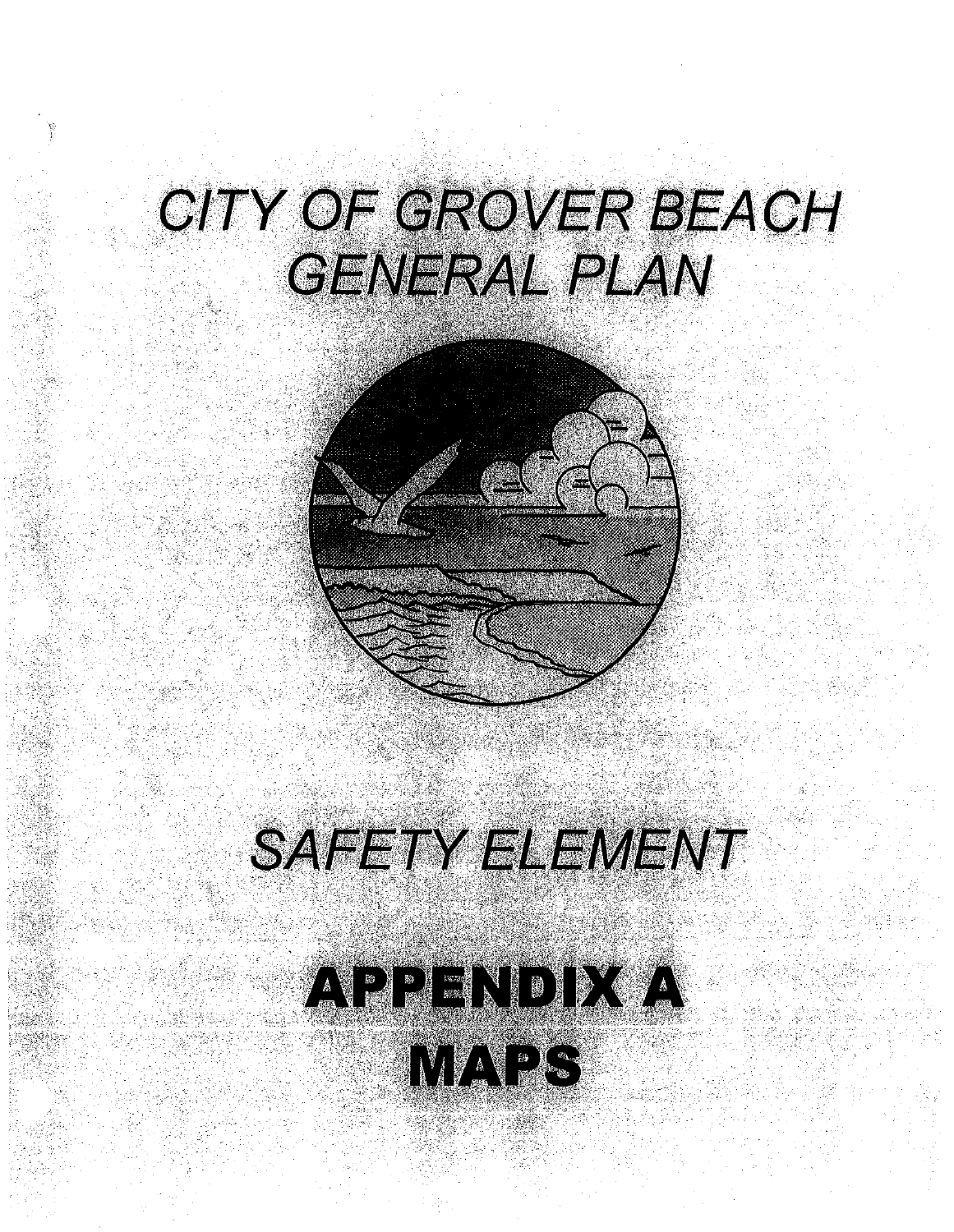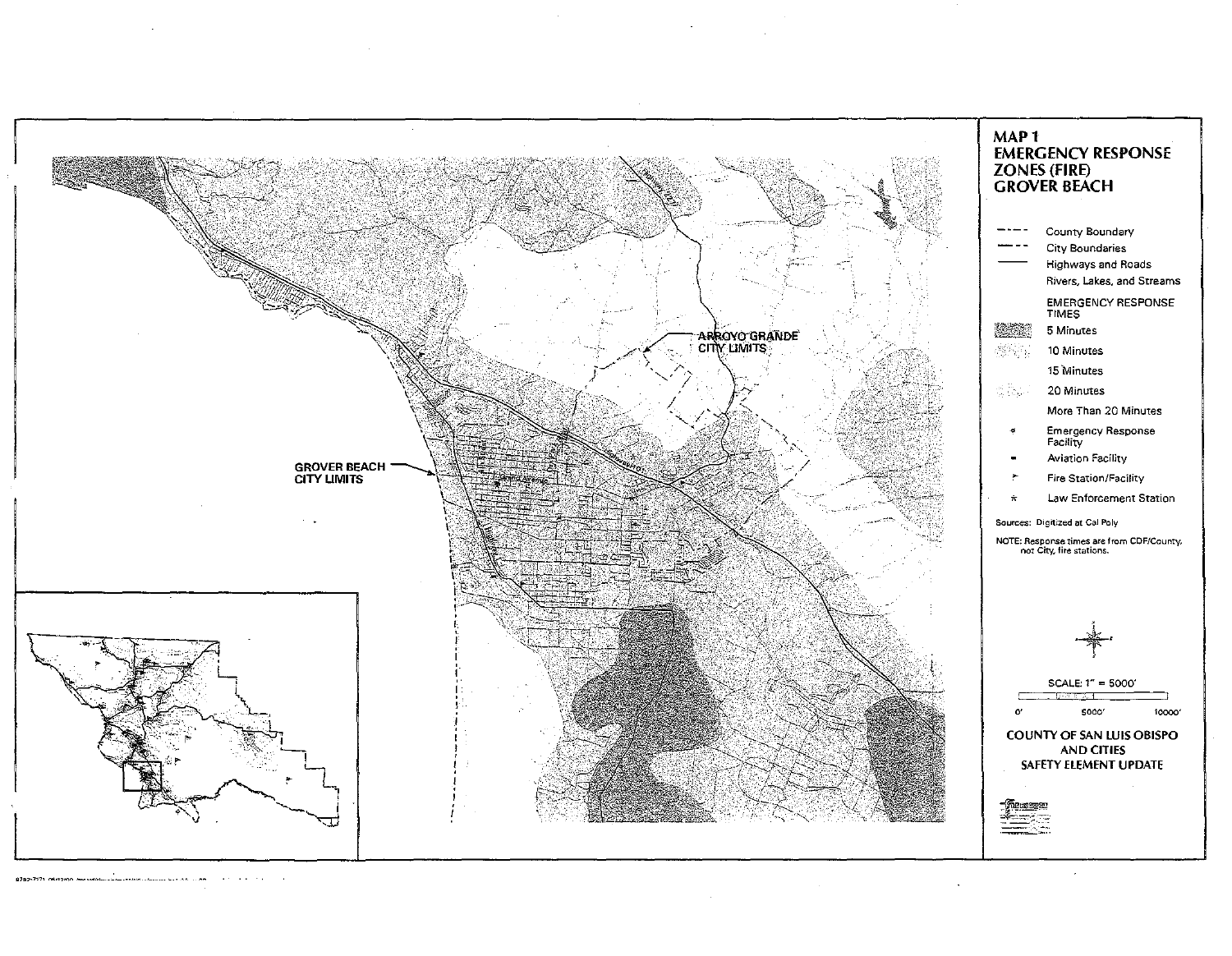

9792-7171 Officers International Income Control of the Community Control .<br>2000 - Jan James Lather et Lanceau de La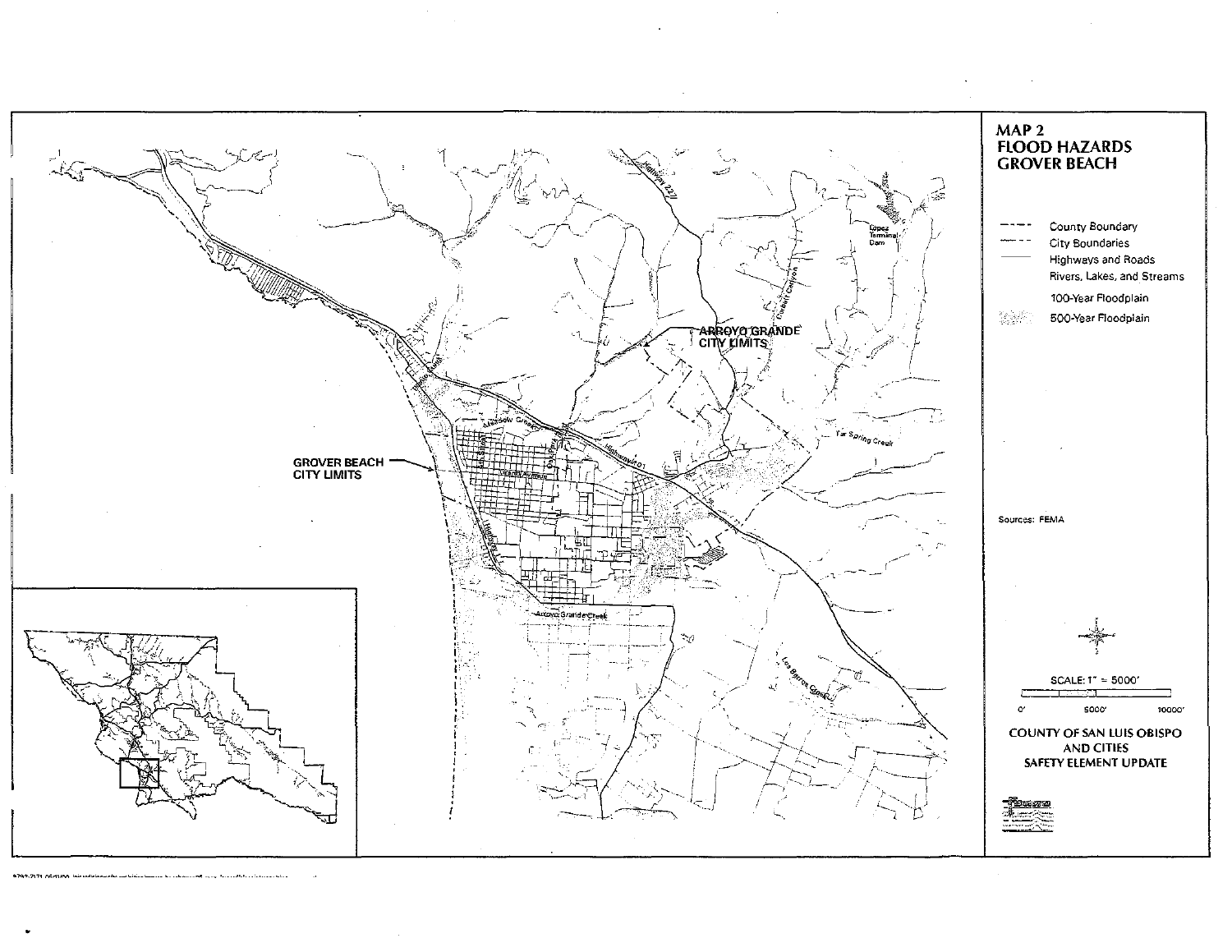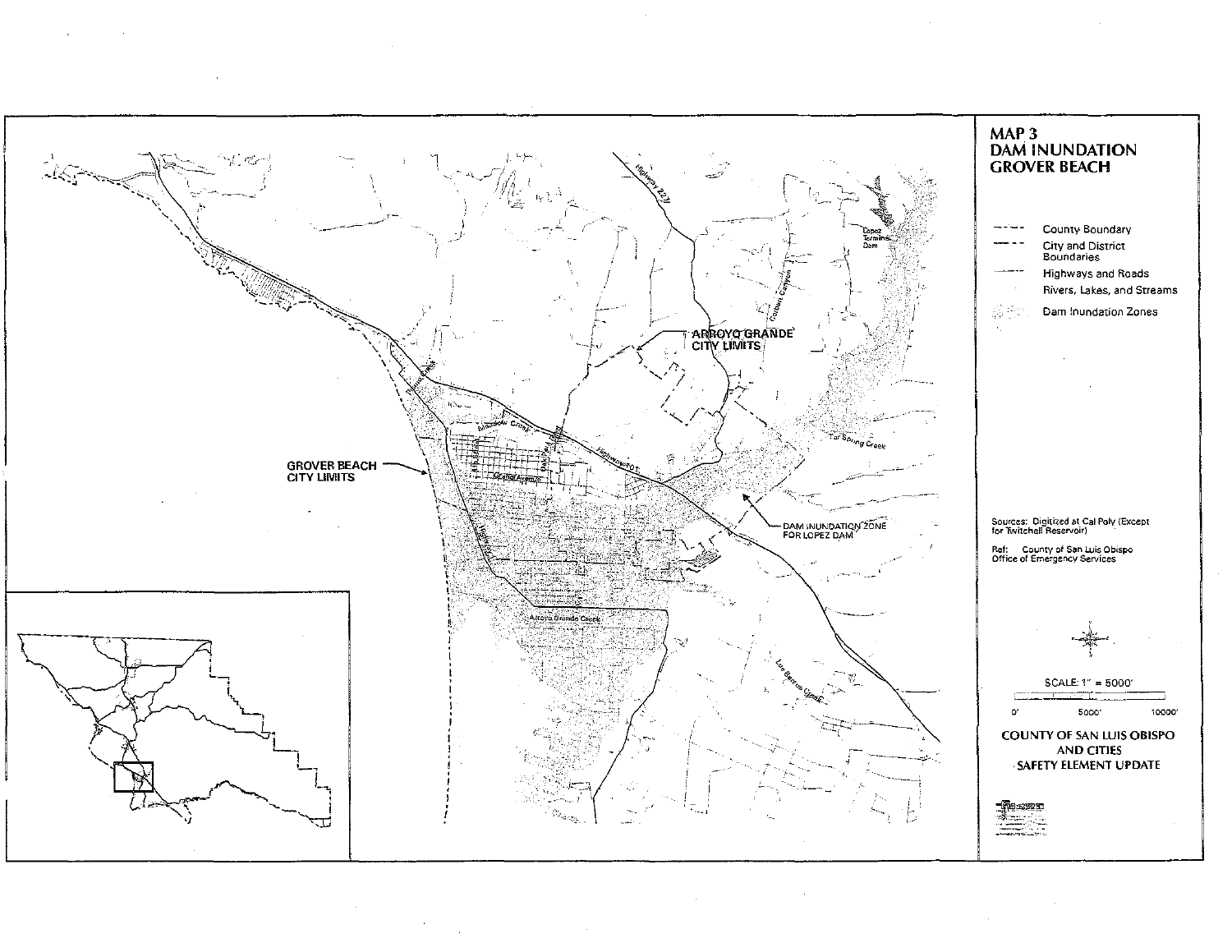

9792-7171, 05-12/00, /picard/slosos/maps/cities/grover\_boach/map07.map, /picard/sloces/maps/plot\_maps.am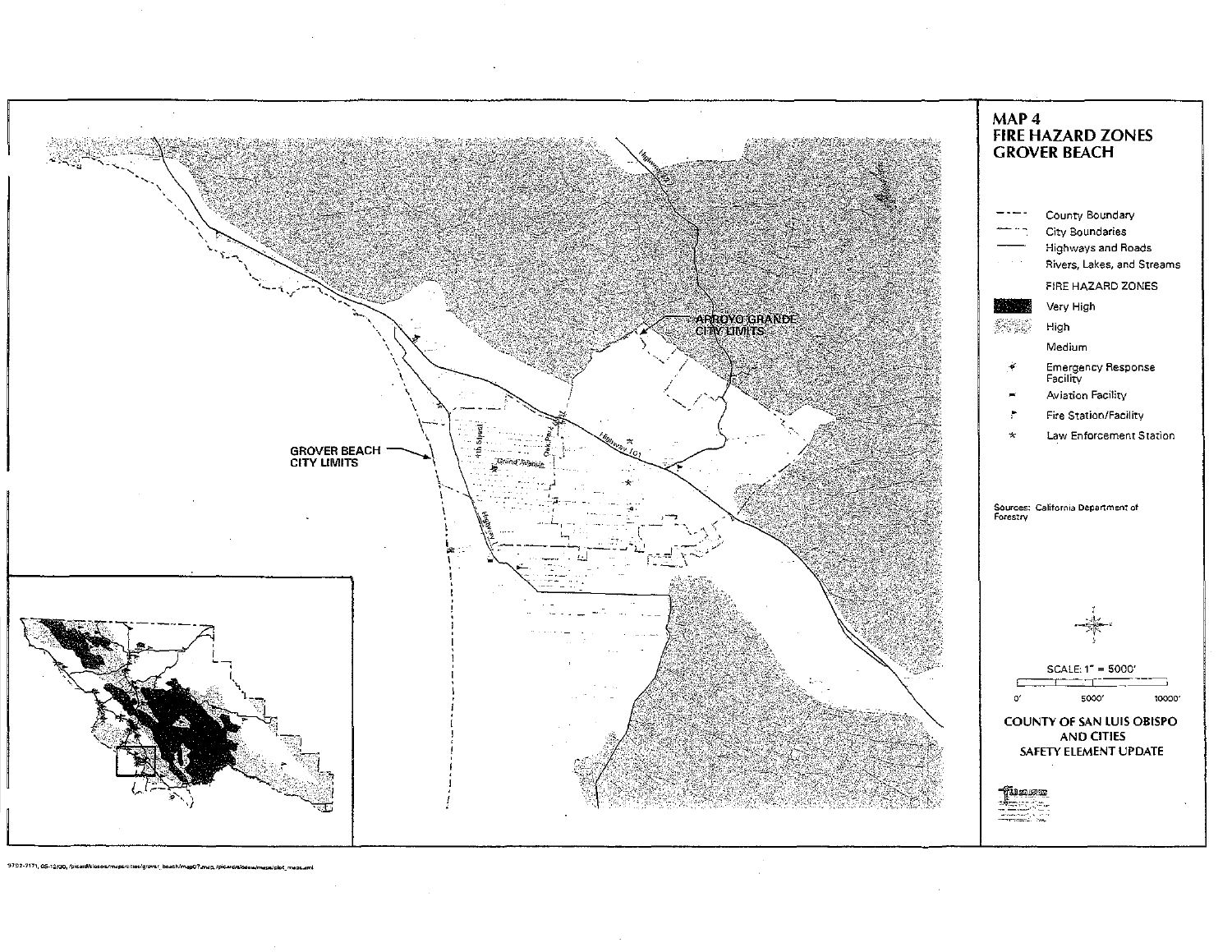

8792-7171, 05/11/00, rpicard/slosioiz/mapa/cities/grover\_beach/map02.map./picard/sloseic/mapa/plot\_maps.am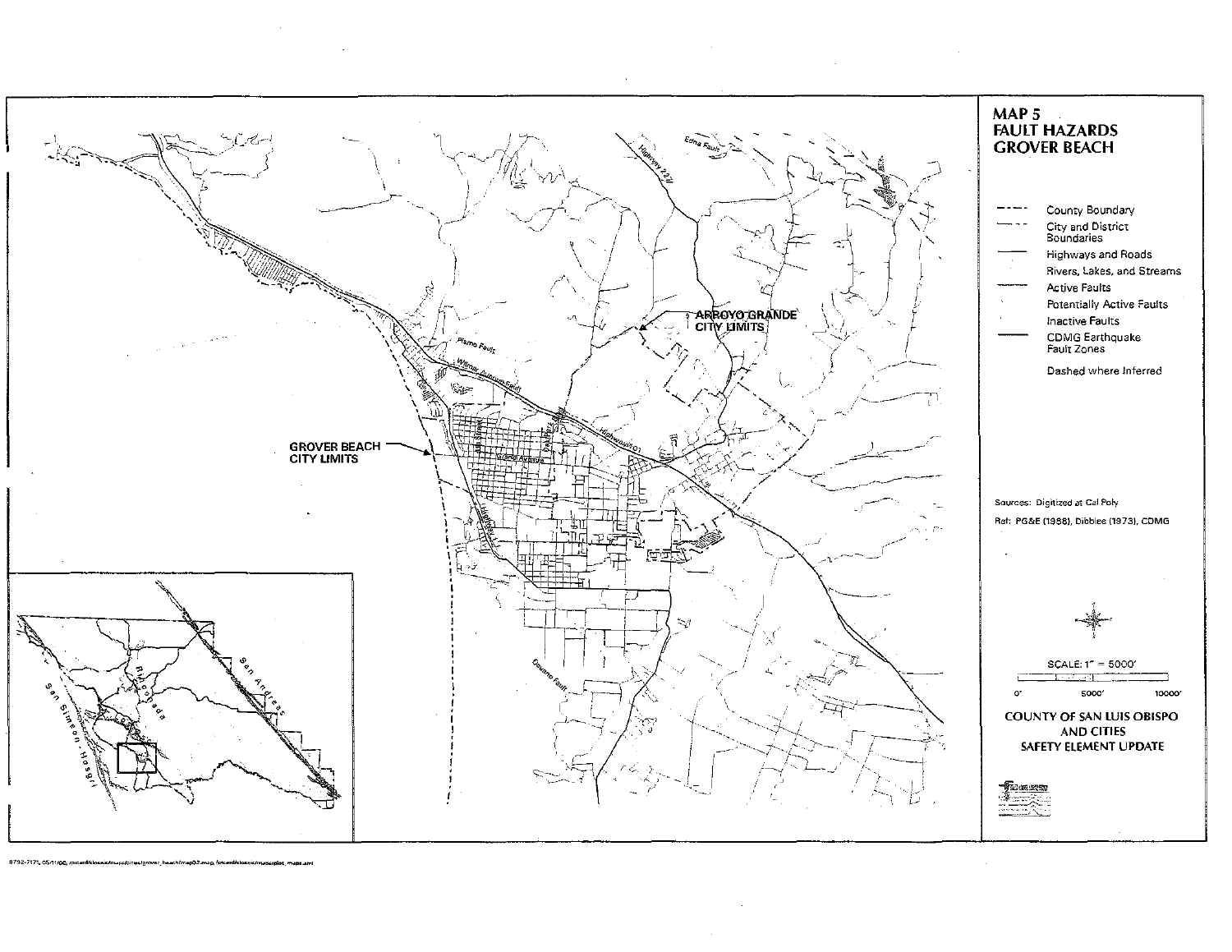